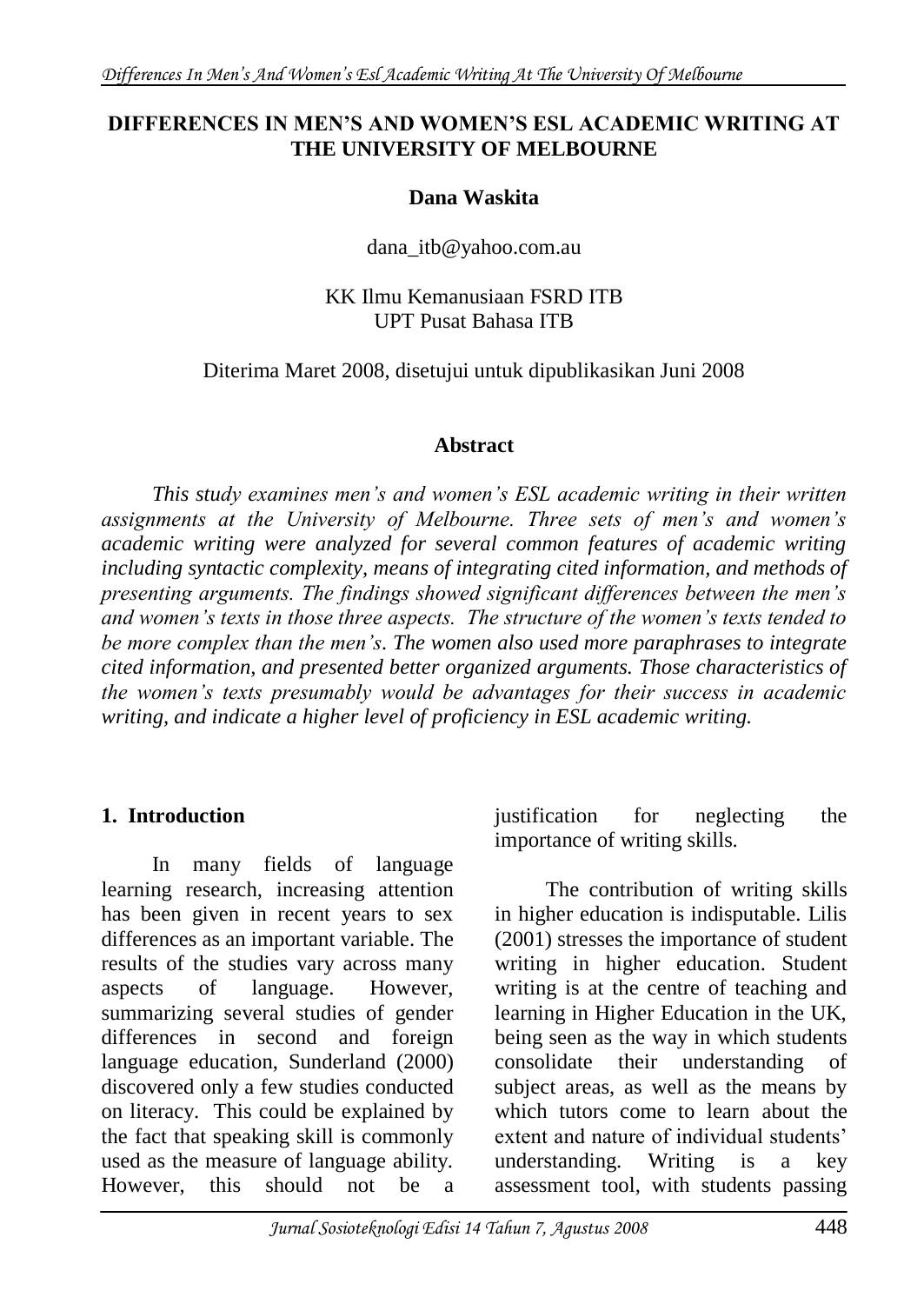on failing courses according to the ways in which they respond to, and engage in academic writing tasks.

In Australia, where the education system is very similar to the UK's, writing skills are an important part of determining success in higher education. This skill is practically required in completing some assignments, which are a part of final assessment. Several forms of assignments involving writing skills include essays, research reports, literature reviews, research proposals and summaries. Such skills are regarded as very important for international students, who mostly come from non-English speaking backgrounds.

Therefore, a study of language learning on gender differences related to writing academic skills of ESL and EFL learners would be interesting because it would involve multiple aspects: academic settings, non-native speakers, and difference of cultures. This thesis will report a small study conducted at the University of Melbourne that investigated the issue of gender and academic writing. This study does not aim to produce another kind of gender stereotyping, but rather to provide input to the process of teaching academic writing for ESL or EFL learners. Such a stereotyping of 'women are good at  $X'$ or 'Men are bad at Y' not only denies the huge range in abilities among women, and among men, and the extent to which women's and men's abilities overlap, but also denies the existence of gendering and gendered social practices, and the possibilities for change (Sunderland, 2000). Human gender characteristics are not just given, but rather socially constructed. Institutions and practices can be described as gendering. Gendering shapes gender roles: what men and women, boys and girls do, occupationally and socially. Based on this concept, human gender characteristics of a particular sex could possibly be modified. If women are socially constructed to be good second language learners, particularly as academic writers, then those skills may be acquired by men, if the language learning and second language teaching can be adjusted for male academic writers.

### **1.1. Review of the literature on gender and writing**

Studies on gender and writing are fewer than those on gender and speaking. However, investigations of differences between males' and females' writing have been done in different situations or settings. Some research focused on L1, and some on L2. The age of the participants of each study varies from children to adults. The types of writing that were analyzed were occasionally different from one study to another. The following sections contain summaries of research on gender differences in writing English as either first or second language.

# **Gender differences in EL1 writing**

Research on gender differences in EL1 writing have mostly been conducted among children. Punter and Burchell's study (1996) on the GCSE English language exam in the UK primary school discovered that girls scored better in writing imaginatively,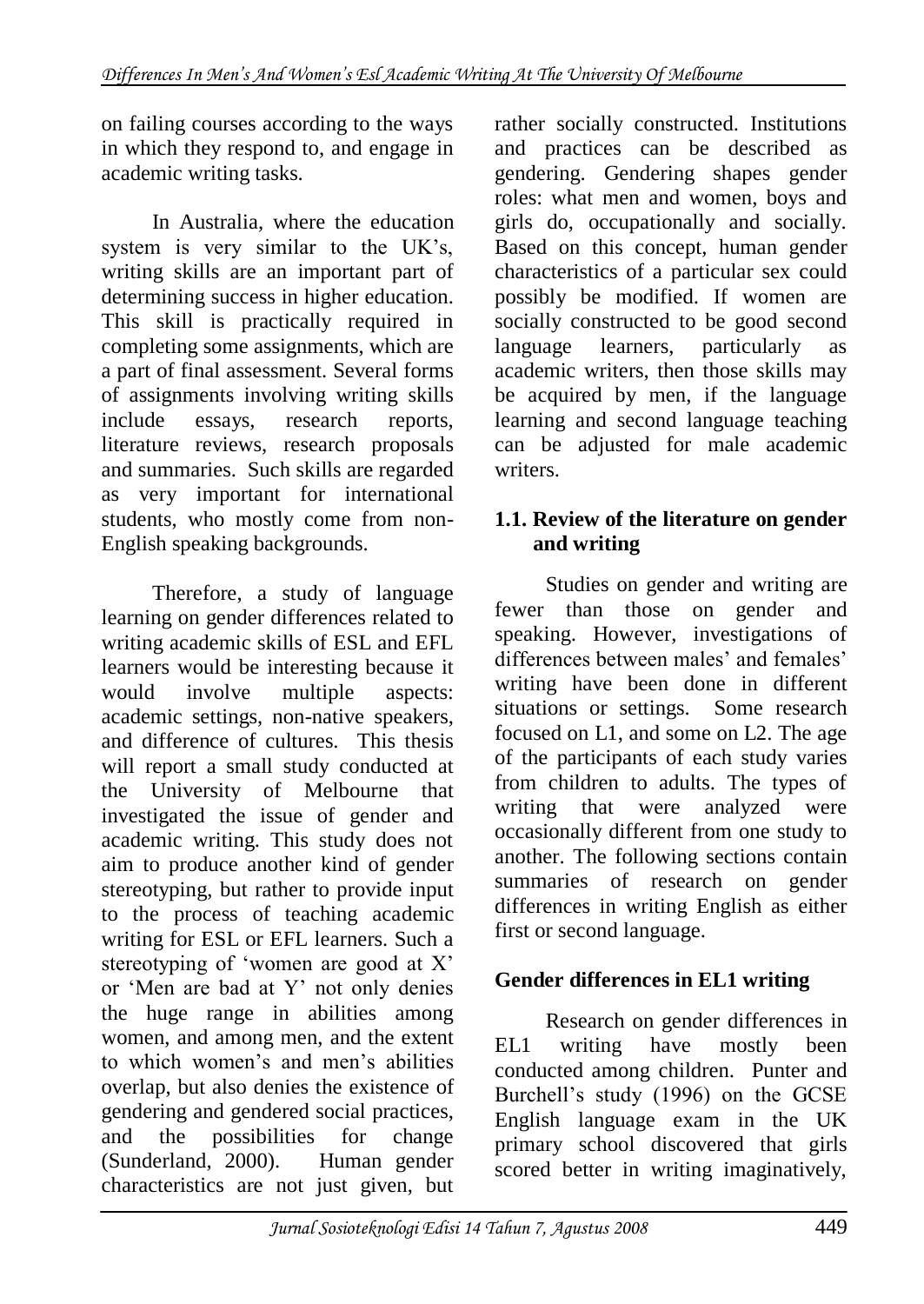reflectively, and empathetically while boys scored better in writing argumentatively and factually. These findings indicate that topic choices play a role in the differences between male and female writing.

However, for the Colorado English test, Brovsky (1999) reported that forty-two percent of Colorado fourth-grade girls were proficient or better in general writing, compared with 28 percent for boys. It was assumed that girls wrote more outside of school—in diaries, letters, and creative stories giving them a chance to hone their language skills. They also tended to spend free time talking to or doing things with their parents, while boys were more likely to fill time in front of a computer screen.

Regarding the methods of writing, Kanaris (1999) revealed that there were significant differences between 8-10 years old boys and girls in the ways in which they used written language to construct meaning. She found that the patterns of use of pronouns, adjectives and verbs revealed a world where children were actively constructing themselves as gendered individuals, particularly in terms of how they construct agency. These results indicated that the subtle and complex linguistic choices made by children, and the very act of writing, not only revealed but also actively constructed deeply embedded gendered characteristic and behaviors.

The differences between girls and boys in EL1 writing support the ideas of Joan Swann (1992) and Romatowski & Trepanier-Street (1987), who argue that the difference between girls and boys

lies in the perceptions and preferences of girls and boys about writing. Girls tend to have positive feelings about writing while boys are negative. More boys than girls say they prefer factual writing; girls prefer imaginative writing. Girls' writings are confessional and reflective, dealing with people and emissions, using more private forms while boys' like facts and actions, and more public forms.

A research project on adult writing conducted by Meinhof (1997), who studied men's and women's narratives from 3 different social groups (professionals, academics, and university students), found that male and female students wrote similar kind of texts. However, amongst the academics, the narrative writing of academic women differed markedly from that of academic men, though as a whole, the academic group differed from the students. The women's texts were strongly self-reflexive and evaluative, while the men's were more egocentric. However, this is a very small study.

## **Gender differences in ESL writing**

Studies on gender differences in ESL writing are extremely rare. In her summary of language and gender in second and foreign language education, Sunderland (2000) only cited one research project on gender in ESL writing, which was conducted by L.A. Morris.

Morris (1998) studied gender differences in ESL writing at a junior college in Quebec, Canada, and revealed that the women ESL writers tended to outperform the men because their essays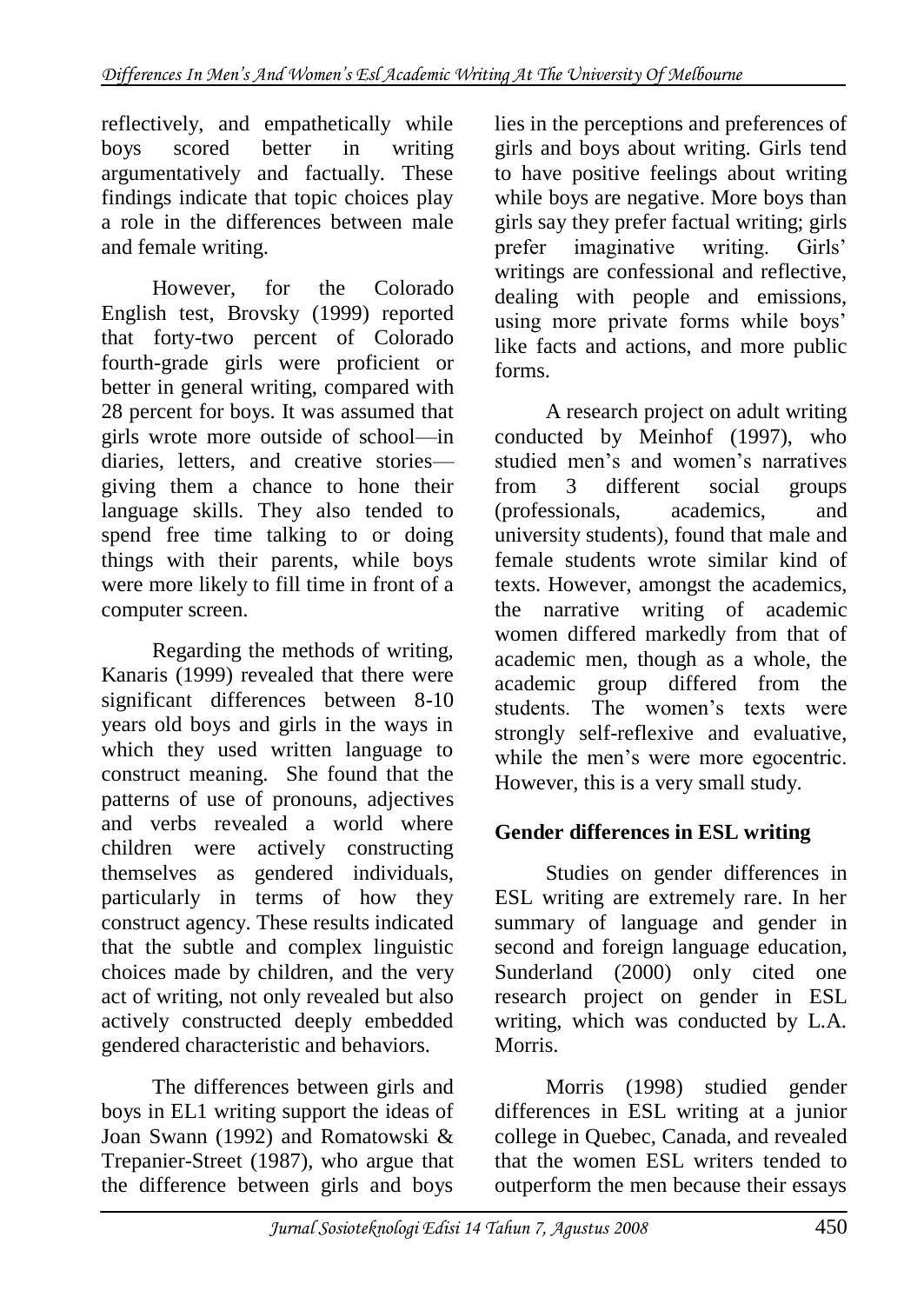―showed much higher level of adherence to guidelines than the men's, and the evaluation grid richly rewarded this adherence". However, it was found that women's and men's text to be comparable quality as regards accuracy and readability. Despite her claim that she considered the social context in her study, Morris merely informed about the classroom setting without including information about the social and cultural background of the participants. Such information is regarded as an important factor since gender identity is complex and not separated from other identities.

Morris did not investigate the differences between men's and women's academic writing through the common features of academic writing that may not be found in any other types of writing. The common characteristics of academic writing may include syntactic complexity, means of integrating cited information, presenting thesis statement, and organizing arguments. Therefore, this study examines these four features of academic student writing that may give an indication of differences between the two gender groups.

# **1.2. Research questions**

The present study is designed to answer the following questions:

- 1. Is there any significant difference between male and female ESL student academic writing in terms of syntactic complexity?
- 2. How do the two gender groups integrate cited information in their writing?

3. How do the two gender groups present their arguments?

## **2. Settings**

## *2. 1. The class*

The academic subjects Advanced ESL 1 and 2, and Introduction to Built Environment Study were the research sites. Those subjects are offered to ESL and EFL students to improve the students' academic writing skills. The students were undergoing their bachelor degrees in various fields of study. They were already accepted in the University with an overall band score of 6.5 or more in the International English Language Testing System (IELTS) including the completion of the Academic Reading and Academic Writing modules. They had achieved a minimum score of 6.0 in the Academic Writing module as a requirement of admission to the University. Alternatively, some had achieved a score of 577 or more in the American Test of English as a Foreign Language (TOEFL), including a score of 4.5 in the Test of Written English or a score of 233 in the computer-based TOEFL, including an Essay Rating Score of 4.5. [\(http://www.services.unimelb.edu.au/ad](http://www.services.unimelb.edu.au/admissions/guide/english_ug_reqs.html) [missions/guide/english\\_ug\\_reqs.html\)](http://www.services.unimelb.edu.au/admissions/guide/english_ug_reqs.html).

Students who enrolled in either AESL 1 (175 120) or Introduction to Built Environment Studies (175 123) had been placed there because their placement scores on writing were 5 or less on the Diagnostic English Language Assessment (DELA). Students in AESL 2 (175 121) were scored 6 or above on writing in the DELA Test. It can be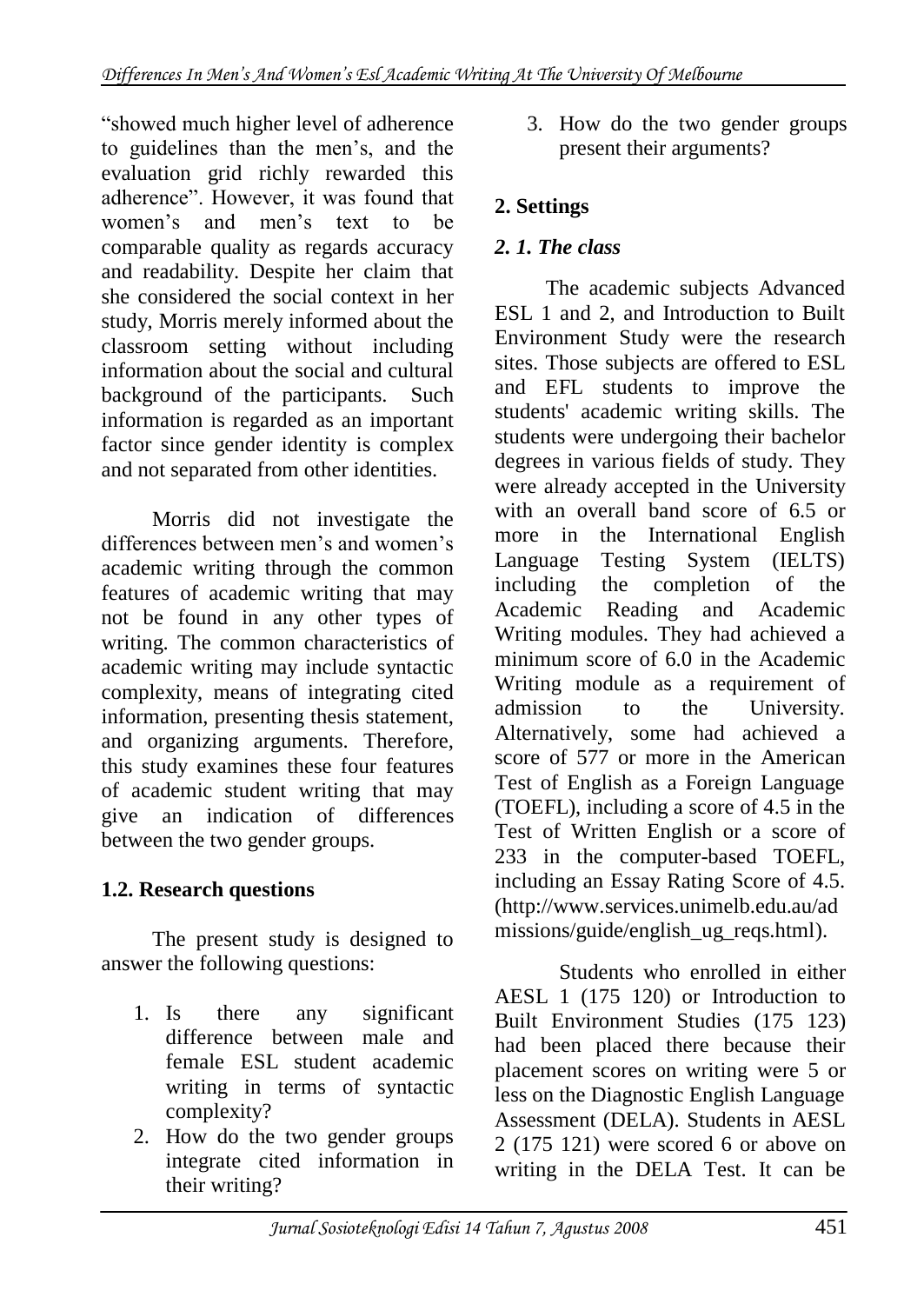concluded that the proficiency of the males and the females among their classes were similar.

### *2.2. Participants*

Data were collected for this study from 50 students of the three ESL classes. Participating students included 19 males and 31 females. Although the number of female students is higher than their male counterpart, a *chi-square* test indicates that this difference is not statistically significant ( $X^2 = 2.88$ , df = 1,  $p = 0.09 \ge 0.05$  (see appendix B). The subjects are international students from 9 nationalities, speaking 8 different first languages. Table 1 shows the distribution of the students.

As can be seen from table 2, numbers of students are unevenly distributed across their nationalities and their first language. The majority of the students come from the People's Republic of China and Malaysia, and spoke Chinese as their first language. This proves that their nationality does not reflect their first language. The students' first language can be taken into account to assess whether this could be a factor in any observed differences in the writings of the two gender groups.

#### **Table 1: The distributions of men and women in the classes**

| sex    | class                                                                    |                                                                        |                                                       |       |  |
|--------|--------------------------------------------------------------------------|------------------------------------------------------------------------|-------------------------------------------------------|-------|--|
|        | <b>Advanced ESL 1</b>                                                    | Advanced ESL 2                                                         | Introduction to Built<br><b>Environmental Studies</b> | Total |  |
| Male   |                                                                          | 10                                                                     | 6                                                     | 19    |  |
|        | 1 commerce, 1 science, 1<br>law                                          | 5 arts, 2 commerce, 1<br>science, 2 food science                       | all architecture                                      |       |  |
| Female | 15                                                                       | 11                                                                     |                                                       | 31    |  |
|        | 8 arts, 1 engineering, 2<br>science, 3 music, 1 media &<br>communication | 5 food science, 1 science, 2<br>music, $3$ media $\&$<br>communication | all architecture                                      |       |  |
| Total  | 18                                                                       | 21                                                                     |                                                       | 50    |  |

|  |  | Table 2: The background of participants |
|--|--|-----------------------------------------|
|--|--|-----------------------------------------|

| <b>Nationality</b> |                               | <b>First language</b>          |                |
|--------------------|-------------------------------|--------------------------------|----------------|
| China              | 17                            | Chinese (10 males, 7 females)  | 17             |
| Hong Kong          | $\overline{4}$                | Chinese (2 males, 2 females)   | 4              |
| Indonesia          | 5                             | Indonesian (1 male, 3 females) | 4              |
|                    |                               | Chinese (female)               |                |
| <b>Israel</b>      |                               | Hebrew (male)                  |                |
| Japan              | 4                             | Japanese (all females)         | 4              |
| Malaysia           | 14                            | Malay (male)                   |                |
|                    |                               | Chinese (1 male, 12 females)   | 13             |
| Oman               |                               | Arabic (male)                  |                |
| Sweden             | $\mathfrak{D}_{\mathfrak{p}}$ | Swedish (1 male, 1 female)     | 2              |
| Thailand           | $\mathcal{D}_{\mathcal{A}}$   | Thai (all males)               | $\overline{2}$ |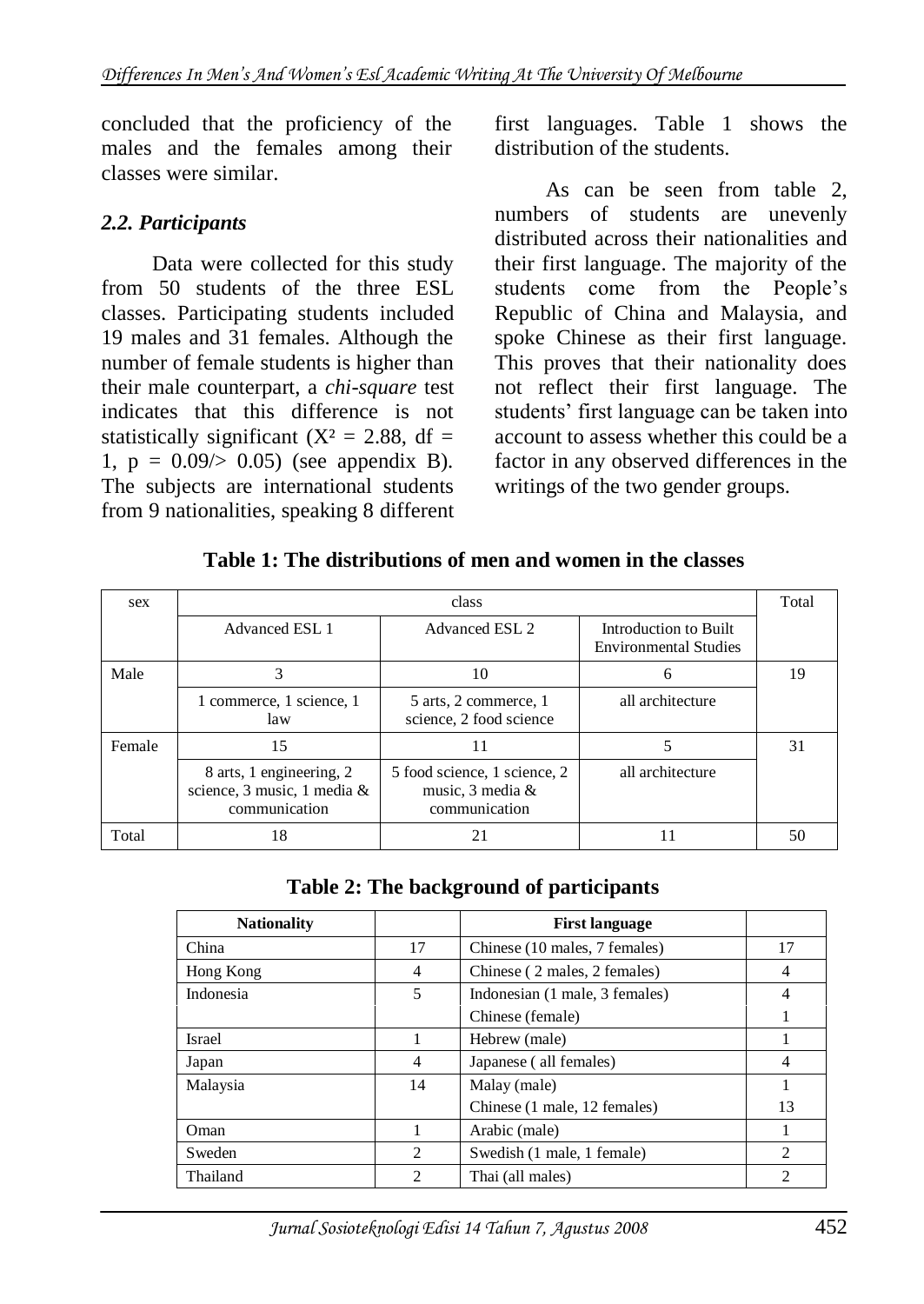# *2.3. The tasks*

The major academic writing assignments vary across the ESL classes. In Advanced ESL 1 and 2 the students write an essay as their major assignments, while Introduction to Built Environment Studies (IBES) requires the students to write a report as the major assignment. The students of AESL1 are asked to choose one of 6 topics provided by the teacher, and are expected to use four sources (books or journals) as references in writing their essays. The teacher suggested the students should consider the sources recommended for each topic. Information about assessment criteria was also provided. Examples of the tasks and marking criteria are presented in appendix A.

Although AESL2 students could choose the topics for their essays, they were advised to pick up a topic related to their field of study. Moreover, they should consult and use at least 8 references. In addition, the teacher informed them about assessment criteria that include content, organization, writing style, and accuracy (see appendix A).

In IBES writing a report is a part of a research project that comprises a group oral presentation and individual report. For the individual report the students are required to provide a comprehensive background context for their allocated site, before addressing a number of the issues in depth. The students should choose one of the issues provided by the teacher.

All students of the three different classes were asked to submit the draft of the assignment in the  $10^{th}$  week of the semester and then submit the revision in the next three weeks. In this study, I analyzed the drafts of the students' assignment, which had not been given any feedback or comments by their teachers yet.

## *2.4. Assessment criteria*

The assessment criteria of all three subjects include content, organization, writing style and accuracy, and academic conventions. The assessment criteria of AESL 1 and 2 are almost the same; one of the differences deals with the writing style and accuracy—AESL 1 does not involve statement of "written" substantially in your words". The assessment criteria of IBES emphasize the clarity of the description of the object, but the rest of the criteria are the same as those of the other subjects.

# **3. Methodology**

# **3.1. Research design**

The data were analyzed quantitatively and qualitatively. Quantitative analysis of the texts focused on t-units, to show text complexity, and the means of integrating sources materials. The features of syntactic complexity and means of integrating information were quantified to answer the research questions 1 and 2. The qualitative analysis focused on how arguments are presented, and whether there are any differences between male and female students in this area (to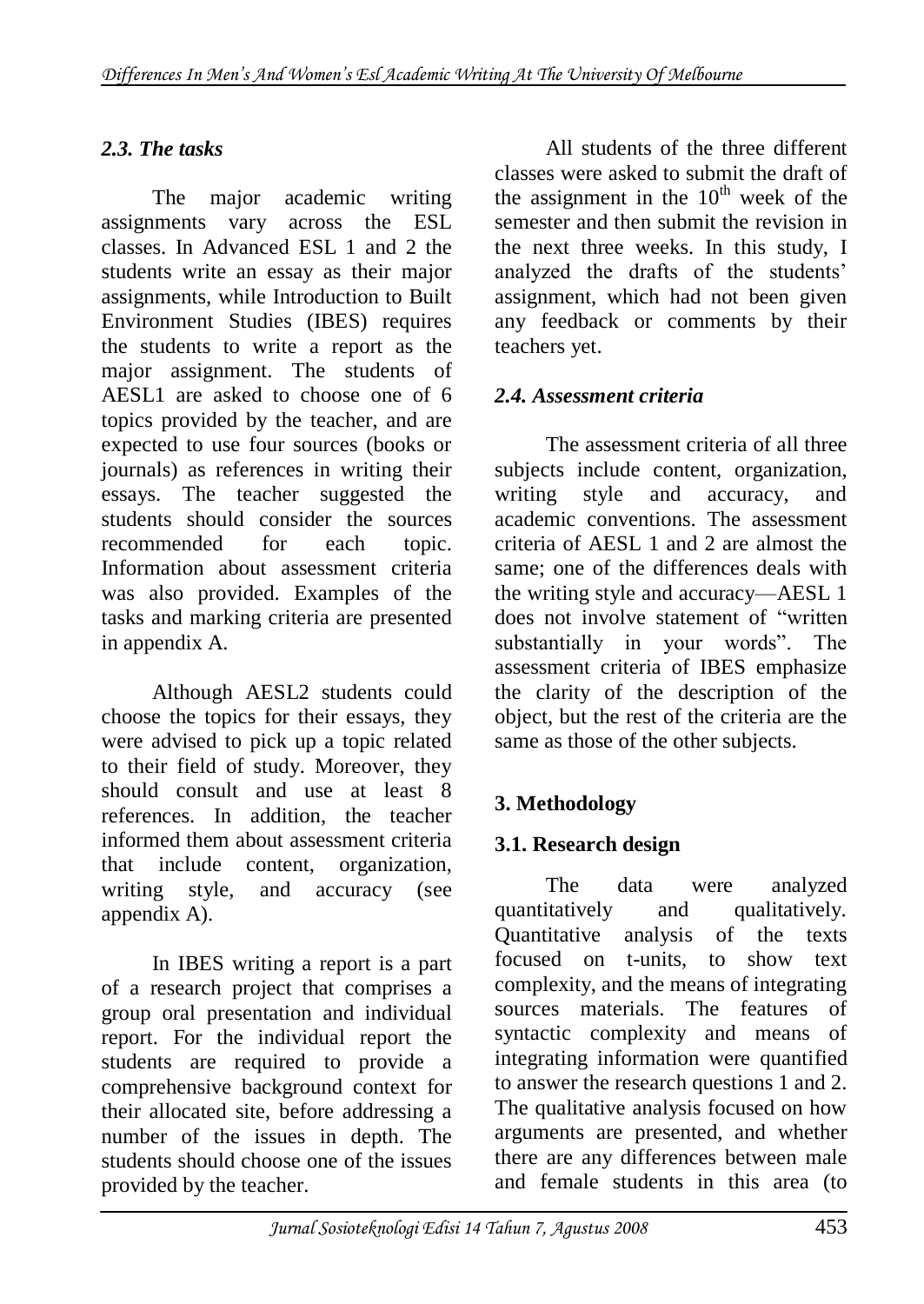answer research question 3). The resulting portraits were used as a basis for comparison of men's and women's writing.

## *3.2. Procedure of data collection*

Both oral and written explanations (plain language statement) about this study were provided to the students, either in the lecture or tutorial sessions. If students agreed to be participants in this research, they were then asked to sign the consent forms and to fill in the demographic data sheet. The data form consists of several questions dealing with the personal identity of the students such as gender, country of origin, first language, and their academic major (see appendix C). They were aware that being participants meant that they would allow me to access their major written assignment; thus they would let me photocopy the final draft of their assignment before being evaluated by their teachers. The written assignments were photocopied and returned immediately to the lecturer.

## **4. Analysis of student's written text**

# *4.1. Quantitative*

There are three features of academic writing that were examined in the analysis of the students' writing. The first deals with syntactic complexity. To measure this feature, the number of Tunits and clauses of each text are quantified, and the ratio between them is counted. Another common feature of academic writing is integrating facts, ideas, concepts and theories from other sources by means of quotations, paraphrases, and summaries. It is important to examine the ability to integrate information from previous researchers in relevant areas of study because it would, among other things, determine the success of academic writing. For these two features a quantitative approach was applied to discover the differences between males and females.

# *4.1.1. Coding*

## *4.1.1.1. Syntactic complexity*

All written assignments were divided into T-units. Hunt (1970 p.189) defines T-units as "the shortest units into which a piece of discourse can be cut without leaving any sentence fragments as residue". The result is that independent clauses and any related subordinate clauses, whether they are punctuated as separate sentences or not, are treated as single units, whereas conjoined main clauses are separated. In this research, each assignment was coded for number of T-units per written work, words per T-unit, and clauses per written work, and male and female student means were figured.

## *4.1.1.2. Integrating cited information*

To examine the methods of integrating cited information into the texts, instances were identified by syntactic markers, because confirming the samples from 50 written assignments with the original sources was too time consuming. Each of the samples was categorized as one of the following types: direct quotation, paraphrase, or synthesis.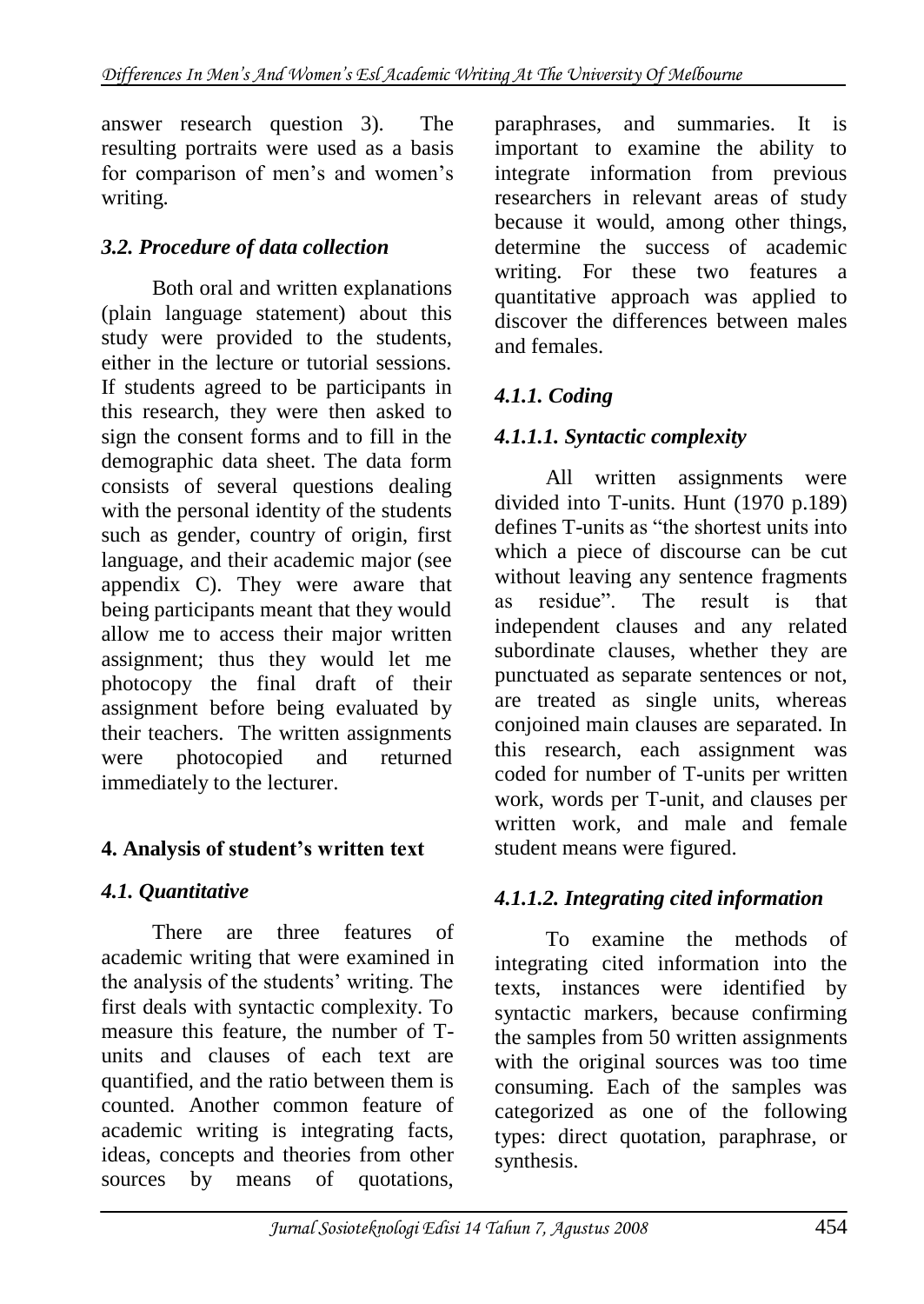### *4.1.2. Statistical procedure*

The number of T-units, clauses, and the ratio of T-units to clauses from each sample were counted to show the syntactic complexity. Similarly, the number of direct quotations, paraphrases, and synthesis from each sample were calculated to find out the frequency of use of means of integrating sources into their texts. These data were entered for calculation through the statistical program (SPSS). The statistical descriptions of each measure are then presented to determine the appropriate means of statistical procedure. Hatch and Lazaraton (1991) suggest that one of the conditions to opt for an appropriate statistical procedure is to check whether the data has a normal distribution. To compare two independent samples, for instance, two possible statistical means can be applied, i.e. independent t-test for normal distribution or parametric data or Man Whitney U for non-parametric. The normal distribution has three important characteristics, i.e. the mean, the median and the mode are the same or similar; the distribution is bell-shaped and asymmetric; it has no zero score.

Since there was no hypothesis for all questions as the basis of this study, the direction is regarded as two tailed. Furthermore, to determine the significance of the data analysis for this study, an alpha level was set at 0.05. This means that the results would be accepted as significant if  $p<0.05$ . In other words the result would be statistically significant if its possibility of occurrence by chance alone was less than or equal to five times out of 100 (Brown, 1999).

### *4.2. Qualitative*

The qualitative analysis focused on the ways that the men and the women presented their arguments. Specifically, the methods of presenting thesis statements and organizing arguments that are the common features in argumentative essays were the center of attention.

### *5. Results*

Appendix B, item 1 shows complexity and integrating cited information for each student.

### *5.1. Syntactic complexity*

Table 3 shows the number of Tunits and clauses in the texts written by males and females in each class.

|                 | <b>Male</b>  |          |         |       | <b>Female</b> |                   |         |        |
|-----------------|--------------|----------|---------|-------|---------------|-------------------|---------|--------|
|                 | <b>AESLI</b> | AESL2    | IBES    | Mean  | <b>AESL1</b>  | AESL <sub>2</sub> | IBES    | Mean   |
|                 | $(n=3)$      | $(n=10)$ | $(n=6)$ |       | $(n=15)$      | $(n=11)$          | $(n=5)$ |        |
| T-units         | 201          | 775      | 183     | 61.00 | 1115          | 823               | 167     | 67.90  |
| clauses         | 288          | 1084     | 267     | 86.26 | 1854          | 1437              | 305     | 116.00 |
| T-units/clauses | 0.69         | 0.71     | 0.68    | 0.71  | 0.60          | 0.57              | 054     | 0.59   |

**Table 3: The number of T-units and clauses**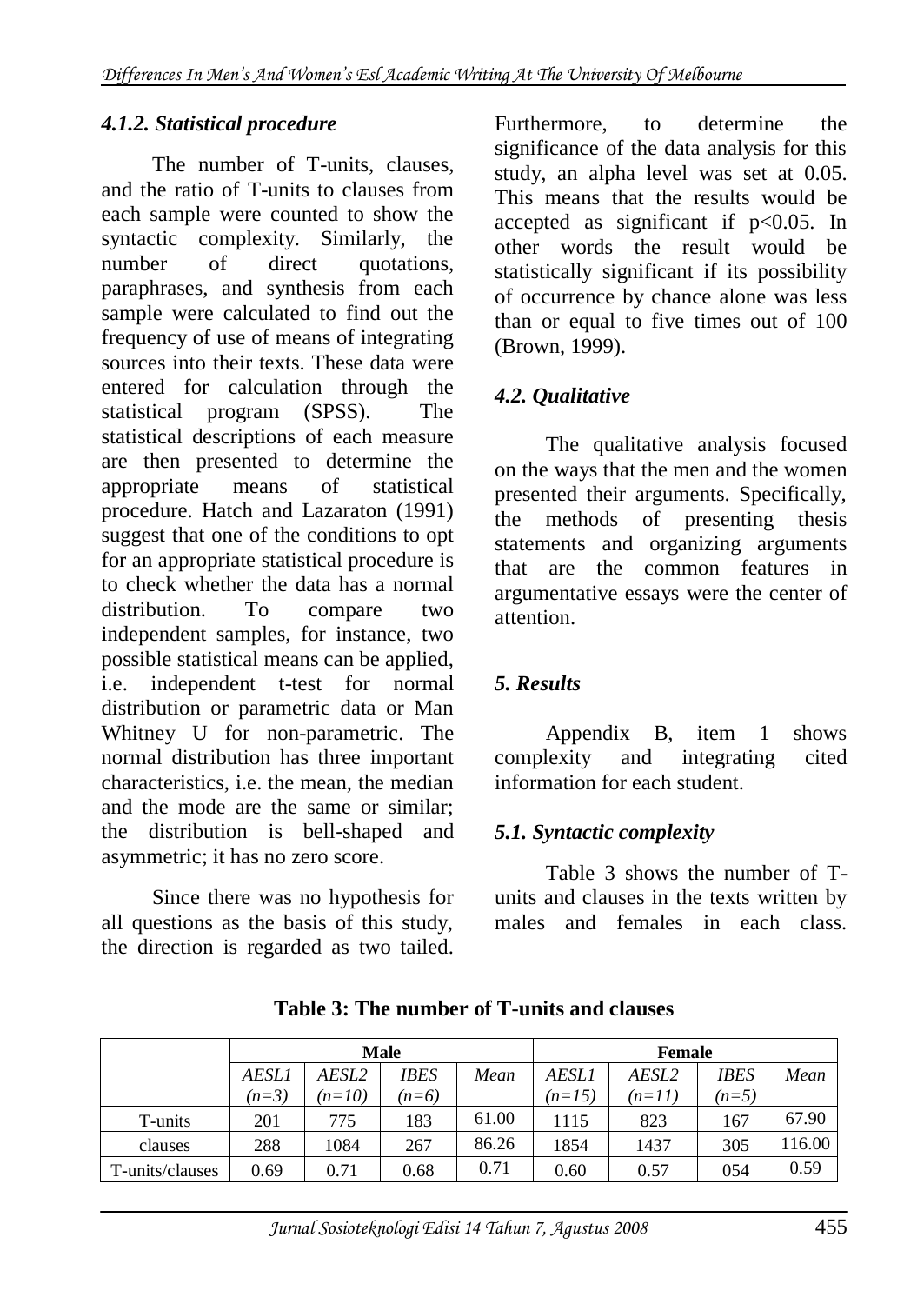As can be seen from table 3, the female students produced a greater number of both T-units and clauses. In the female texts, the number of clauses is almost double the number of T-units, but in the males' texts clauses are only 70% more than the T-units. This means that the structures of female text were more complex than that of the male counterparts. Since the samples of syntactic complexity show a normal distribution, a two-tailed independent ttest was applied to detect any statistically significant differences in any of the data. It was found that there was a significant difference in the ratio of t-units to clauses,  $t = 3.417$ ,  $p < 0.005$ (see appendix B). The result of the analysis indicates that there is a significant difference in the way these male and female students structured their sentences in their written assignments, with the females showing a higher ratio of clauses to T-units.

## *5.2. Integrating cited information*

The means of integrating sources used by the students were totaled as shown in table 4.

Table 4 shows that men applied more direct quotations than women, but

they used less paraphrasing than women. Synthesizing was very rare, only 2 syntheses were produced by women and 1 by men, therefore the mean of this category is not taken into account. Both genders show a preference for paraphrasing to direct quotation and synthesizing.

The statistical description informs that the samples are non-parametric, and do not fulfill the conditions of normal distribution because the mean, the median, and the mode are significantly different; besides, they have zero value (see appendix B). A Man Whitney U was conducted to examine the difference between men and women in the use of each category (direct quotation and paraphrase). It was found that there was a significant difference for paraphrasing U = 166.5,  $p = 0.01$  or < 005, but there is no significant difference on the use of direct quotations U=  $208.5$ , p=0.076 or  $> 0.05$  (see appendix B). In other words, the women in this study used more paraphrasing to integrate the information background than the men did, but the two gender groups employed similar number of direct quotations.

|                   | <b>Male</b>  |          |             | <b>Female</b> |          |             |
|-------------------|--------------|----------|-------------|---------------|----------|-------------|
|                   | <i>AESL1</i> | AESL2    | <b>IBES</b> | <i>AESLI</i>  | AESL2    | <b>IBES</b> |
|                   | $(n=3)$      | $(n=10)$ | $(n=6)$     | $(n=15)$      | $(n=11)$ | $(n=5)$     |
| direct quotations |              | 49       |             |               |          |             |
| paraphrases       | 13           | 92       |             | 167           | 149      |             |
| synthesis         |              |          |             |               |          |             |

### **Table 4: The number of means of integrating information**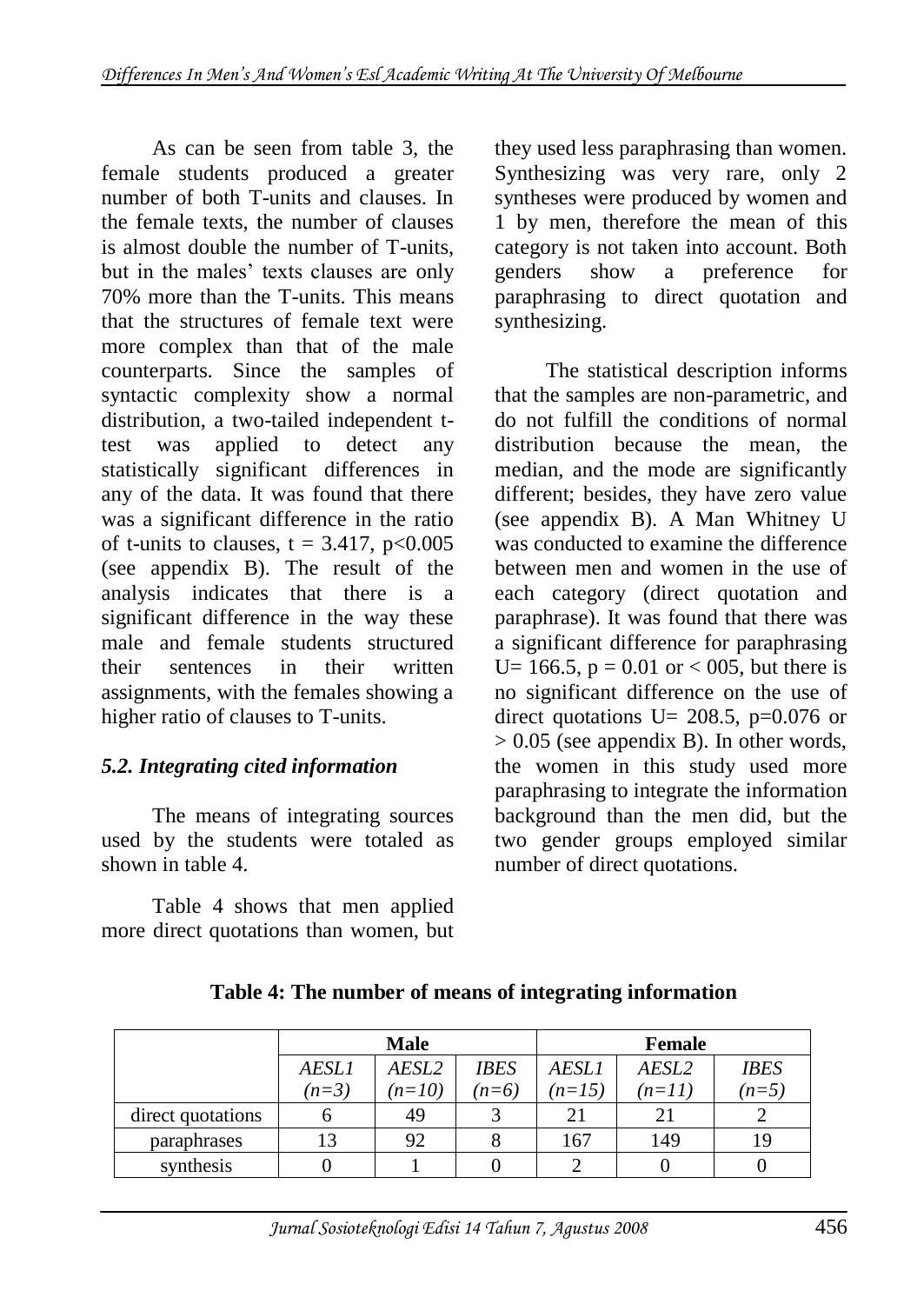## *5.3. Presenting the thesis statement*

Thesis statements usually appear at the beginning of argumentative essays, or in the part of the introduction in which identification of the problem is presented. To analysis the thesis statements, I examined the introduction of the best 14 AESL 2 argumentative essays. Below, I present the first paragraph of the introductions written by 7 males and 7 females in their AESL 2 essays. In each of these paragraphs the generic structure of the introduction is identified: background, purpose, method. The thesis statements of each text are printed in bold to ease the identification. The modality of the thesis statement is also indicated by underlines.

## **Presentation of thesis statement**

As shown in the analysis of the 14 corpuses, all of the 7 women stated the thesis statement explicitly by using an expression such as *I argue,* or *the essay will argue,* except for F33 and F38. On the other hand, the 7 men's entire essays did not demonstrate such a feature, except for M20 and M25. M21 did not even present any thesis statements in his essay.

## **Modality in the thesis statement**

What is very striking about all of the texts is how they present a claim, a challengeable assertion that constitutes an argument. In the use of modality, generally the two groups of gender presented the thesis statement in different ways. These 7 women generally tended to prefer employing modality, such as *should,* in their statements. On the contrary, the 7 men had a tendency to express their claims without using modal *should* that was usually used by their female counterparts (except for sample of F34).

## *5.4. Organizing arguments*

For the sake of brevity, the texts written by 6 of the best 14 students were analyzed to see how the arguments were organized. It was noted that each of the students chose a topic that was related to their field of study, except for F34 (a student of music) who wrote about therapeutic cloning (a scientific issue). The parts of the texts were identified into four categories: thesis statement, argument, evidence (the facts that support thesis statement), objection, and rebuttal. Each of the six texts (including the thesis statements and the body texts) was reproduced in turn, and followed by the analysis.

As can be seen from table 5, the ways to organize arguments vary among the men. They did not present their arguments in a regular order. The arguments were not always provided with evidence, and not all objections were followed by rebuttal. M25 even presented 2 unclear contents of paragraph although they may be indicated as evidence. On the other hand, the women tended to organize the arguments in a similar way. They demonstrated a better organization of arguments—they seemed to present their arguments in a regular order. All arguments presented by the women were supported by evidence, and the objections were followed by rebuttal.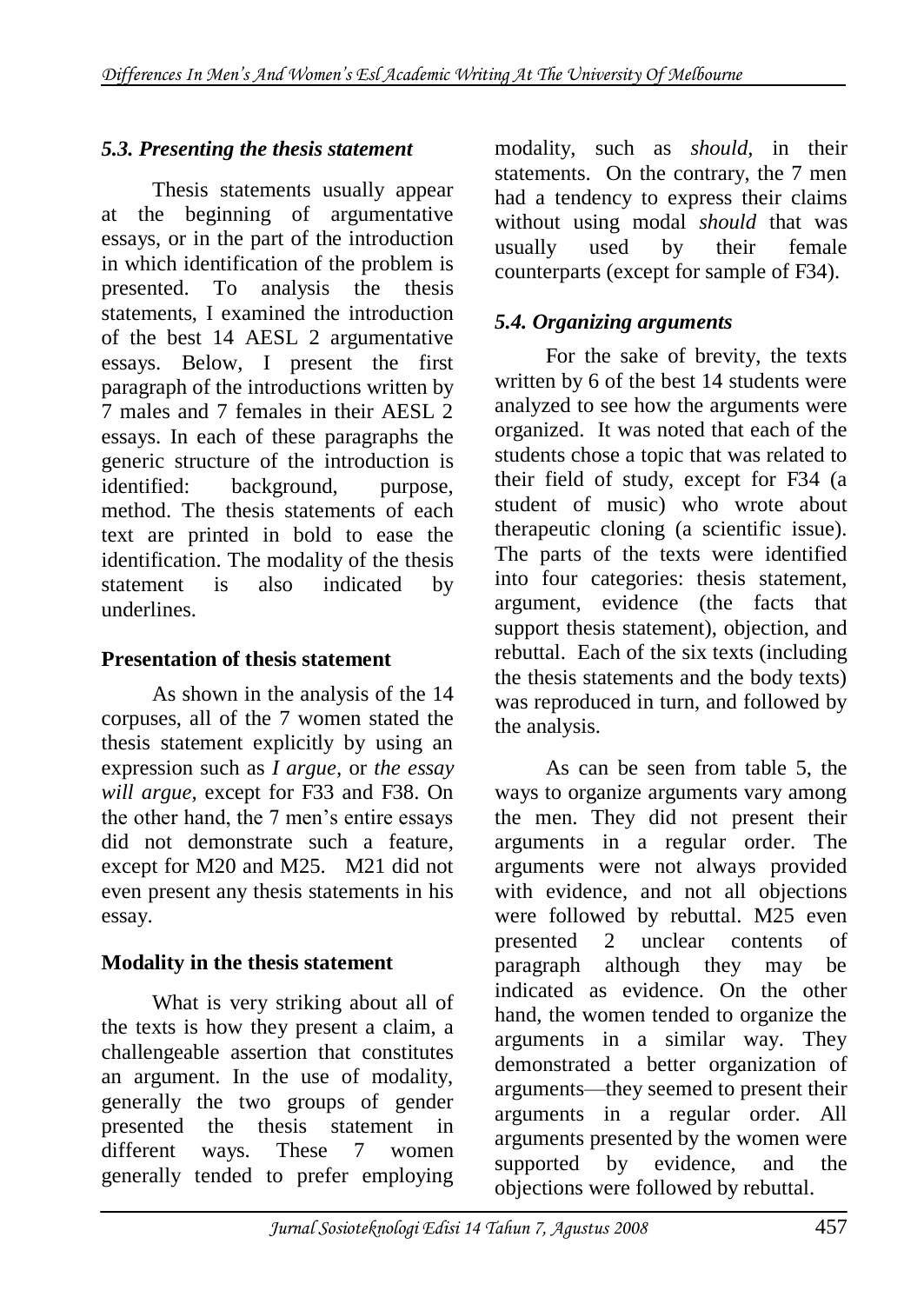| $_{\bf male}$   |                                                                                                                                                                                                                                                                            | female      |                                                                                                                                                                                                                                                                                                                                               |  |
|-----------------|----------------------------------------------------------------------------------------------------------------------------------------------------------------------------------------------------------------------------------------------------------------------------|-------------|-----------------------------------------------------------------------------------------------------------------------------------------------------------------------------------------------------------------------------------------------------------------------------------------------------------------------------------------------|--|
| participant     | order of argumentative moves                                                                                                                                                                                                                                               | participant | order of argumentative moves                                                                                                                                                                                                                                                                                                                  |  |
| M19             | - thesis statement<br>- argument 1<br>- evidence<br>- argument 2<br>- evidence<br>- objection 1<br>- objection 2<br>- objection 3<br>- argument 3<br>- evidence<br>- rebuttal to objection 2<br>- rebuttal to objection 1<br>- evidence<br>- (restated) thesis statement   | F33         | - thesis statement<br>- objection 1<br>- objection 2<br>- rebuttal to objection 1<br>- objection 2 (repeated)<br>- rebuttal to objection 2<br>- thesis statement (answer)                                                                                                                                                                     |  |
| M20             | - thesis statement<br>- objection 1<br>- evidence<br>- evidence<br>- argument 1<br>- objection 2<br>- rebuttal to objection 2<br>- evidence<br>- argument 2<br>- objection 3<br>- rebuttal to objection 3<br>- argument 3<br>- argument 4<br>- (restated) thesis statement | F34         | - thesis statement<br>- evidence<br>- evidence<br>- argument<br>- objection 1<br>- rebuttal to objection 1<br>- objection 2<br>- rebuttal to objection 2<br>- (restated) thesis statement                                                                                                                                                     |  |
| M <sub>25</sub> | - thesis statement<br>- (evidence?)<br>- (evidence?)<br>- evidence<br>- argument 1<br>- argument 2<br>- evidence<br>- objection 1<br>- (possible argument 3)<br>- (restated) thesis statement                                                                              | F35         | - thesis statement<br>- argument 1<br>- evidence<br>- objection 1<br>- rebuttal to objection 1<br>- (restated) argument 1<br>- argument 2<br>- evidence<br>- objection 2<br>- rebuttal to objection 2<br>- argument 3<br>- evidence<br>- objection 3<br>- rebuttal to objection 3<br>- (restated) argument 3<br>- (restated) thesis statement |  |

**Table 5: Summary of order of argumentative moves**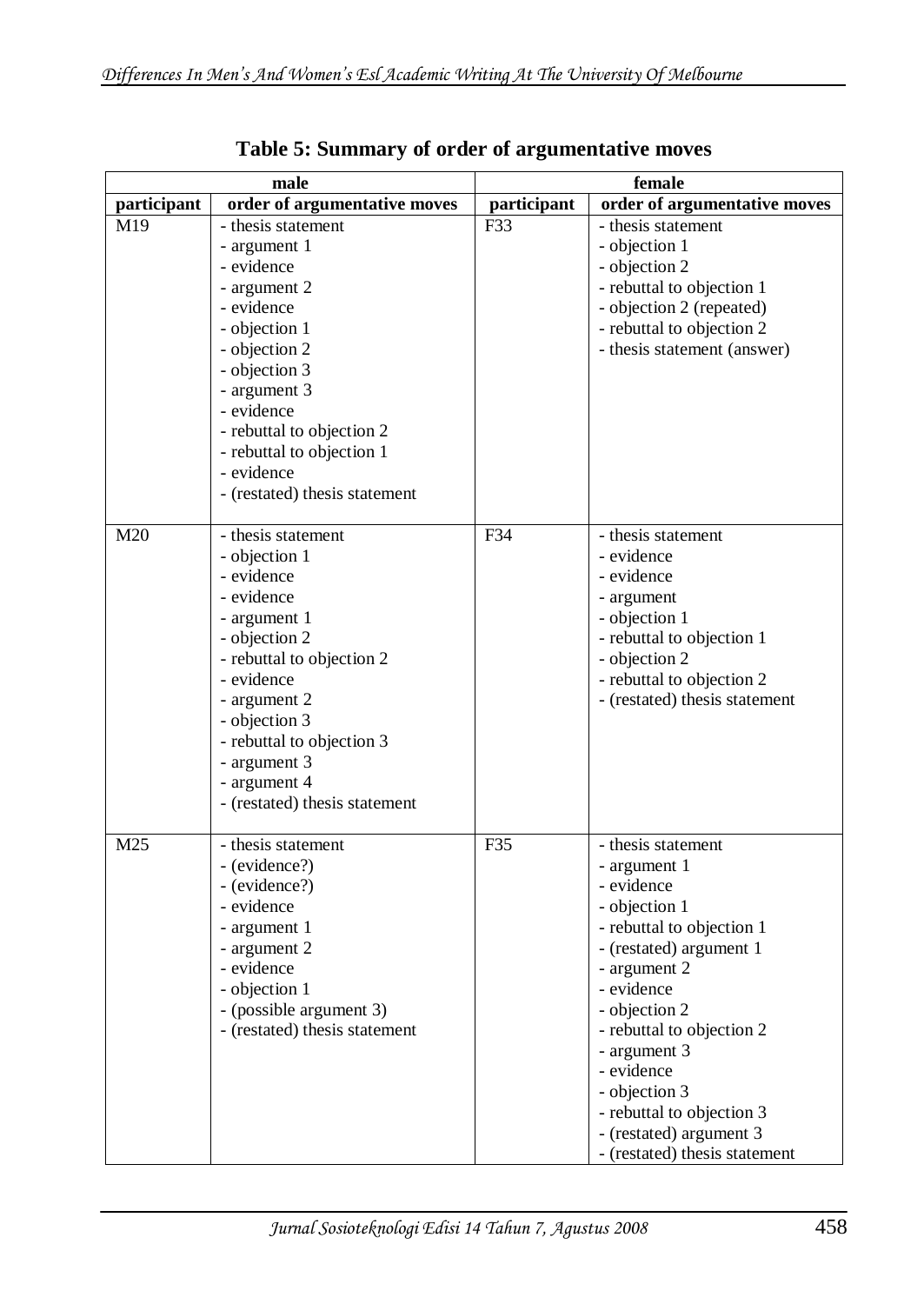### **6. Discussion**

## *6.1. syntactic complexity*

Conducting a quantitative method requires a measurable coding that would yield a reliable result. In this research, the T-unit approach is applied to measure the syntactic complexity of the samples. Despite numerous criticism addresses to this approach in writing research because it limits discourse to a series of structural unit, this concept was still adopted as a reliable syntactic measure. For example, Polio (1997) applied a T-unit approach to measure the grammatical accuracy in her second language writing research.

A syntactic analysis of the writing samples by the 19 males and 31 females reveals that there is a significant difference between the males and females in this study. The statistical calculation shows that the ratio of Tunits to clauses of the women's writing is generally lower than that of the men's. This implies that the number of clauses, either dependent or independent, produced by these women exceeds the number of clauses used by the men. Since the number of dependent clause in T-unit indicates the syntactic complexity of a text, it can be concluded that the structures of these women's writings are more complex than those of the men.

A complex structure is regarded as a feature of academic writing. This is a part of the genre of academic writing. The women's writing will probably gain an advantage in demonstrating this feature. They would have the benefit for fulfilling one of the criteria of

assessment, i.e. written in academic style. Moreover, syntactic complexity may indicate writing development of ESL learners. The more complex the structures of a text may probably show higher proficiency of the writers.

However, the method of counting T-unit should be reconsidered. Since the counting involves citations that have been paraphrased, this method might contribute to the number of clauses that produced in women's writing. Therefore, the syntactic complexity does not merely derive from their own words rather than the result of modifying others' words.

## *6.2 Integrating cited information*

Regarding the use of means of integrating facts and ideas, it is clear that the two groups of gender mostly use the same strategy to integrate cited information in their writings, using more paraphrasing than direct quotations and synthesizing. However, the ratio of direct quotations to paraphrasing shows there is a significant difference—these women students use more paraphrasing to integrate the background sources than men do.

Although the degree of integration of information from the background reading text should not be confused with the quality of the integration, the selections of the means of integrating information may reflect the effort of the writers. A direct quotation involves exact wording from the background text, and does not require any modification of the original text. Using direct quotations in a text may be because the quotation is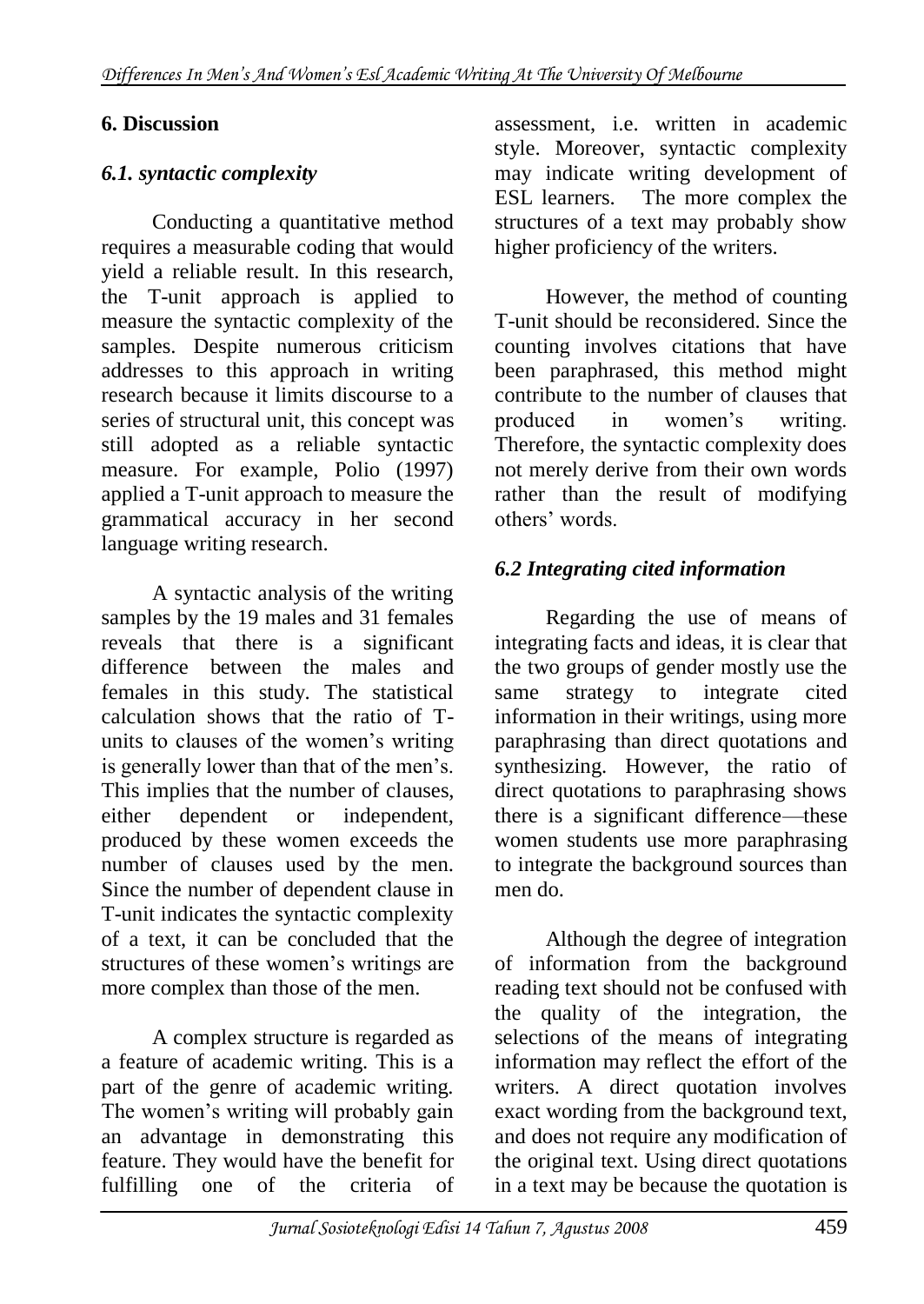so excellent that it cannot be replaced or presented in any other ways, or the citers find it is difficult to comprehend the source. Regardless of quality, to employ direct quotations require the least effort. Different from direct quotation, paraphrasing and synthesizing imply the citers' comprehension of the source, so that they are confident to reproduce the original sources in their own words. Synthesizing demands the greatest effort because it requires understanding and comparing more than one source, and then summarizing them in a very brief statement.

Regardless of accuracy of their paraphrases, we may conclude that these women were more confident to reproduce the original background information in their own words by employing paraphrasing. This strategy may probably support their success for fulfilling one of the assessment criteria for writing style and accuracy, in which citing sources substantially in their own words is one of the points (see Appendix A, AESL 2 Assessment Criteria). Since the use of syntheses in the male and female students' writings was very limited, implications are not discussed. Once again, the women in this study showed higher frequencies in fulfilling a desirable feature of academic writing in second language.

# *6.3 Presenting the thesis statements*

The qualitative comparison of essays showed that male and female use of arguments was different. Out of the best 14 in AESL 2, the 7 women stated the thesis statement clearly but most of the men did not. It showed by the use of

explicit expression to argue. Most of the men did not use explicit statement to argue, but most of the women used it.

Besides, the analysis reveals a particularly noticeable feature in the thesis statements of women's texts. The selected samples show that they (6 of 7 female students) mostly use modal 'should' to express their arguments. In those contexts, the word 'should' is a modal auxiliaries used to express requirement. Specifically, Lock (1996) identifies this modal as a mid requirement that can be glossed as advice. It can be a suggestion, recommendation or caution. Such modal implies that the writers try to soften arguments. Instead of saying ‗Euthanasia must not be legalized', for example, the writers prefer to say ‗Euthanasia should not be legalized'. In this case modal should is a form of hedges. The use of hedges in presenting an argument is recommended in academic writing (Johns, 1997).

Again, the women's essays tend to more meet the expectation of academic writing. Although there is no specific instruction in the assignment sheet to write the thesis statement in a particular way, the use of hedges in their claims of arguments would demonstrate their awareness of genre of academic writing.

# *6.4 Organizing Arguments*

Regarding the methods of organizing arguments the analysis of the 6 best of the 14 AESL 2 students shows that the women demonstrated betterorganized arguments than the men. Although F34 put the evidence before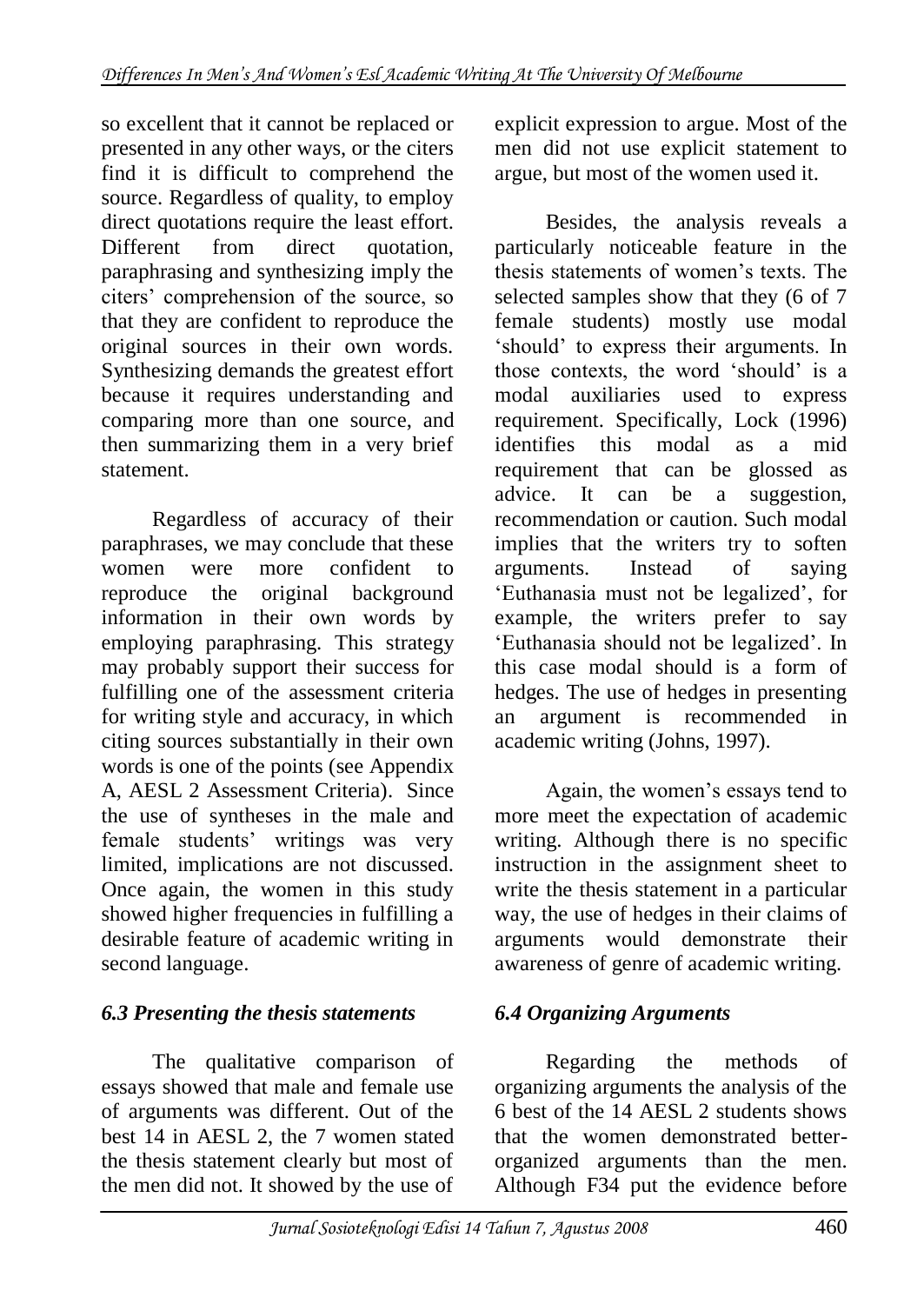the argument and F33 did not propose any argument (she just rebutted the presented objections), the women generally organized their components of argument after thesis statement in a consistent order that formed a particular pattern, (argument) – (evidence) – objection – rebuttal, and ended them by restating the thesis statement in the conclusion. Such an argument organizing may ease the readers to comprehend the whole idea of their arguments. Consequently, it would support to their success in writing an argumentative essay. Meanwhile, the ways of presenting arguments varied among the men, but did not show any regular orders. As a result, the flows of arguments are rather difficult to follow.

However, it was found there was no pattern that indicated a relation between the students' country of origins, first languages, and fields of study and the quality of organizing arguments. It means that the quality of the students' argumentative essay could not be determined by the three factors.

All of these findings may give a little evidence that the ESL women learners demonstrated better academic writing skills, or had higher levels of English proficiency, than the men. Morris (1998) showed that the women students' essays in her study demonstrated much higher level of adherence to guidelines than the men's. This may indicate that gender plays a role in the way that learners approach the task of second language acquisition, which in turn is hypothesized to relate to female superiority in classroom language learning.

Further research using different research methods need to be conducted to achieve more reliable results. For example, syntactic complexity is not only measured with the ratio of T-units to clauses, but also considered the length of phrases. To examine the preference of using particular means of integrating cited information, research can be designed in such a way that the resources or information backgrounds are under control; so, the citations can be confirmed with the resources. To see the degree of differences in presenting arguments, quantitative research should be done.

# **7. Conclusion**

This study has provided some evidence for sex differences in academic writing of ESL classrooms at the University of Melbourne. The differences between male and female writing are found in syntactic complexity, means of integrating cited information, the way of presenting the thesis statement and organizing arguments. It was found that these women writers would have some advantages in demonstrating more complex structure, using more paraphrasing than direct quotations to integrate sources, presenting the thesis statement with hedging, and organizing better developed arguments. Those features would give beneficial contribution for their success in academic writing. We have no idea why these males did less well than the females. However, the differences do not necessarily discourage ESL male learners to acquire higher proficiency in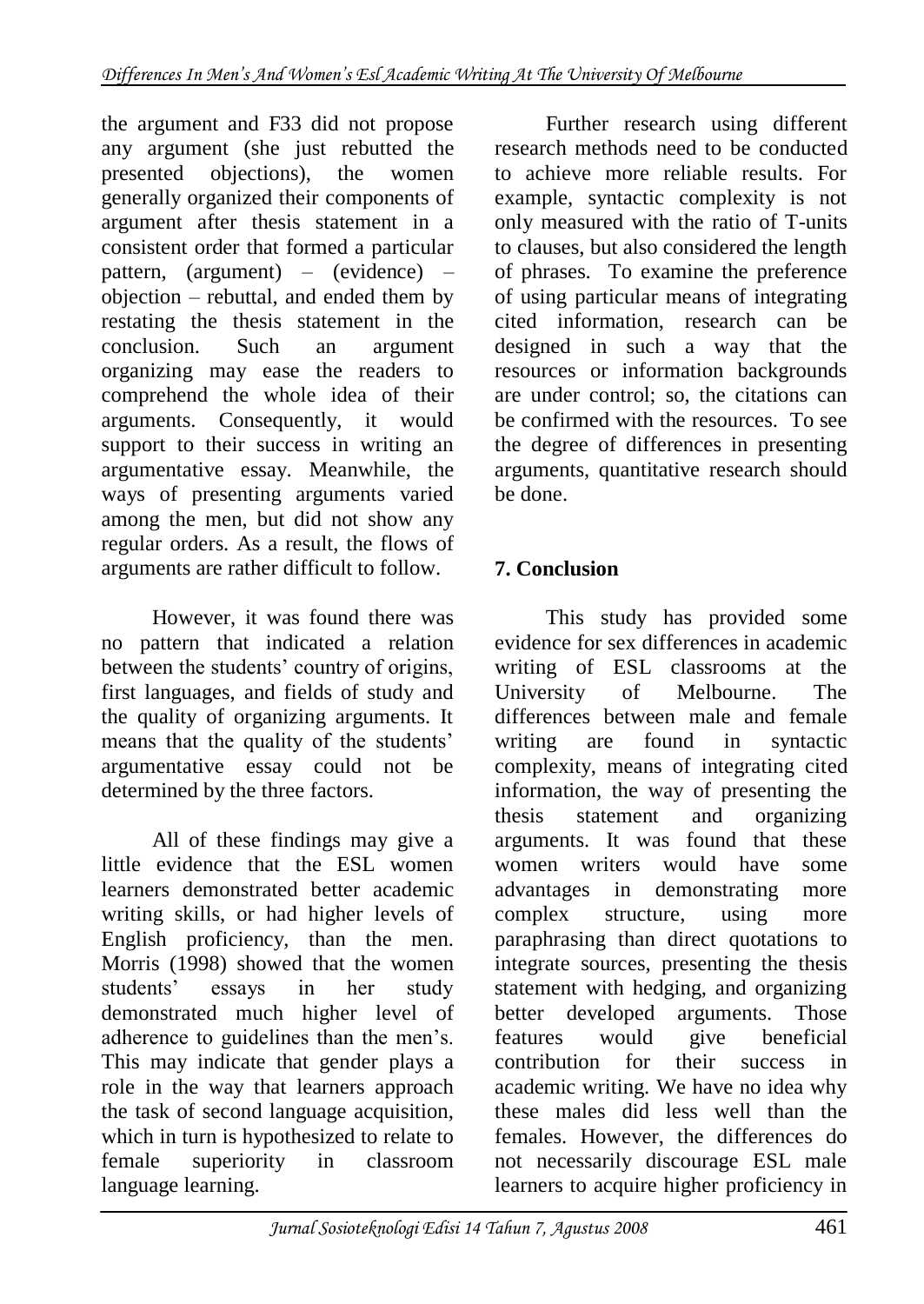academic writing, but rather become valuable input to the process of learning and teaching of academic writing in higher education.

### **References**

- Brown, J.D. 1999. *Understanding research in second language learning: A teacher's guide to statistics and research design*. Cambridge: Cambridge University Press.
- Brovsky, C. *Colorado test score release*. Retrieved Sept 30,1999 from Denver post Colorado
- Campbell, C. 1993. Writing with others' words: using background reading text in academic compositions. In Kroll, B. (ed.) *Second Language Writing: research insights for the classroom*. Cambridge: Cambridge University Press.
- Ellis, R. 1994. *The study of second language acquisition*. Oxford: Oxford University Press
- Hatch, E. & Lazaraton, A. 1991. *The research manual: Design and statistics for applied linguistics*. New York: Newbury House Publishers
- Hunt, K.W. 1970. Recent measures in syntactic development. In M. Lester (Ed.), *Reading in applied transformational grammar* (pp. 179-192). New York: Holt, Rinehart and Winston.
- Johns, A. M. (1997). *Text, role and context*. Cambridge: Cambridge University Press.
- Kanaris, A. 1999. Gendered journeys: Children's writing and the construction of gender. *Language and Education* 13,4: 254-268
- Large, C. 1990. *The clustering approach to a better essay*. Cheltenham: Hawker Brownlow Education
- Lilis, T. M. 2001. *Student writing: access, regulation, desire*. London: Routledge.
- Lock, G. 1996. *Functional English grammar: an introduction for second language teachers*. Cambridge: Cambridge University Press
- Meinhof, U.H. 1997. The most important event of my life!' A comparison of male and female narratives. In Johnson, S. and U.H. Meinhof (eds), *Language and masculinity*. Oxford: Blackwell Publishers Ltd.,208-239
- Morris, L.A. 1998. Differences in men's and women's ESL writing at the junior college level: consequences for research on feedback. *The Canadian Modern Language Review/ La Revue canadienne des langues vivantes* 55/2: 219-38
- Paltridge, B. 2002. Genre, text type, and the English for academic purposes. In Johns, A. M. (Ed.), *Genre in the classroom: multiple perspectives.*